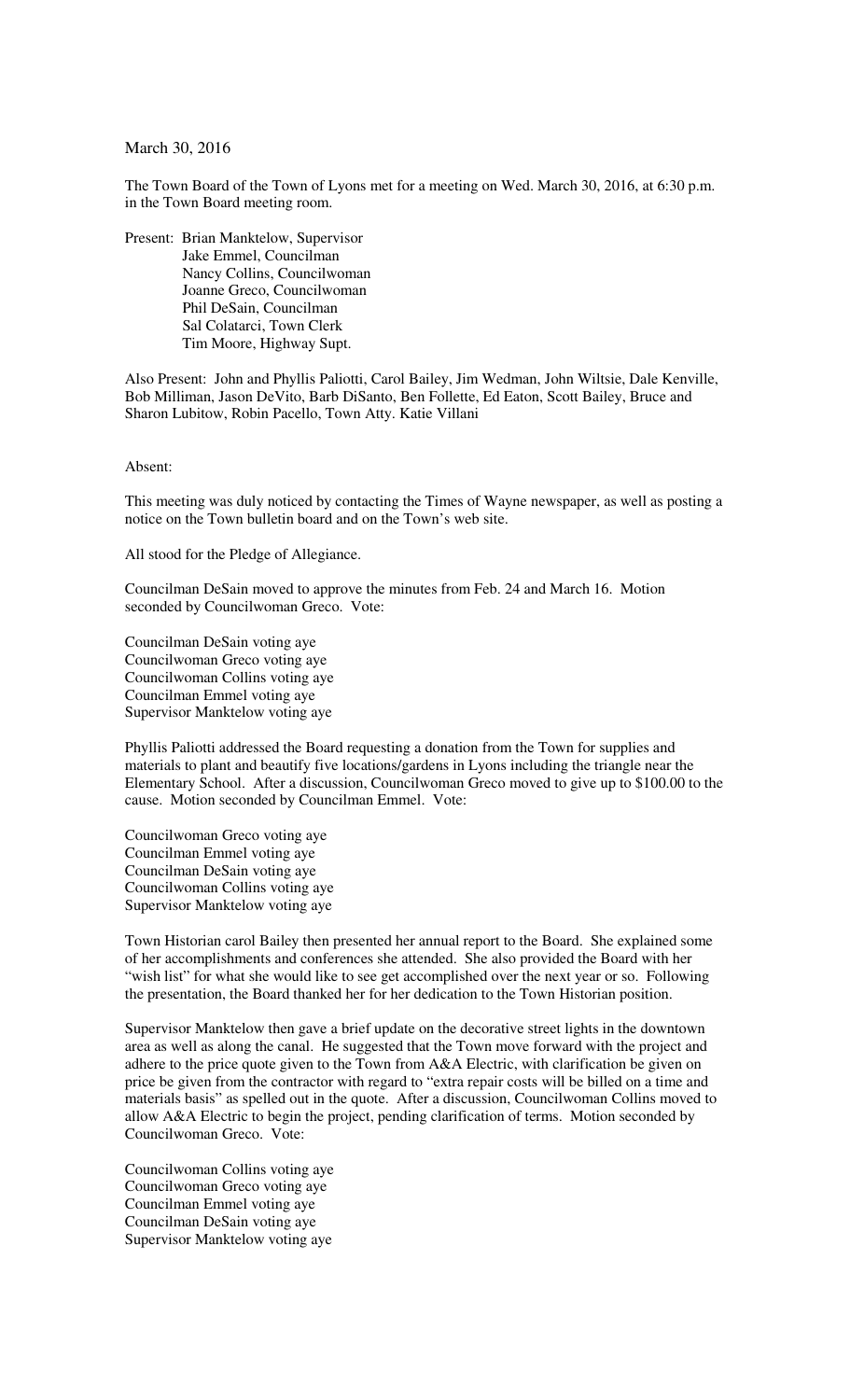Councilwoman Collins then moved to approve general Fund vouchers #121 through #183 totaling \$137,160.75 (correction to voucher # 139. Amount should be \$50.00, not \$129.99) And Highway Fund vouchers #38 through #68 totaling \$39,148.31 Motion seconded by Councilman DeSain. Vote:

Councilwoman Collins voting aye Councilman DeSain voting aye Councilman Emmel voting aye Councilwoman Greco voting aye Supervisor Manktelow voting aye

Department reports were heard. The Town Ambulance Department reports that there were a total of 113calls during the month of Feb. Also, John Wiltsie reported that the new training program 24/7 is up and running for the medics. He also reminded the Board that he would like to go out to bid on a new ambulance. Councilman DeSain moved to allow mr. Wiltsie to gather up the pecs for the Board to review prior to advertising for the new ambulance. Motion seconded by Councilwoman Collins. Vote:

Councilman DeSain voting aye Councilwoman Collins voting aye Councilwoman Greco voting aye Councilman Emmel voting aye Supervisor Manktelow voting aye

Town Assessor, Tina McQuillen reported that she has finished up her informal hearings with regard to the assessment update currently taking place. Anyone else who needs to discuss the change in assessment will have to make an appointment and attend grievance day hearings held in May. The Town's tentative assessment roll needs to be to the County on April 12.

Cemetery Sexton John Paliotti reported that the Town has received a price increase notice from Lancaster Excavating regarding digging charges for burials at both the Elmwood and Rural Cemeteries. As a result, that price increase will have to be passed on to the customer. New rates were discussed. After a discussion, Councilwoman Collins moved that the newly discussed rates would go into effect as of April 1, 2016. Motion seconded by Councilman Emmel. Vote:

Councilwoman Collins voting aye Councilman Emmel voting aye Councilman DeSain voting aye Councilwoman Greco voting aye Supervisor Manktelow voting aye

The pricing sheet will be distributed to area Funeral Directors.

Highway Supt. Tim Moore presented a 3 page report on various job duties/ projects the Highway Dept. and the Buildings and Grounds Dept. has been doing since the last meeting. A copy of the report is on file.

Councilman Emmel moved to allow the Highway Supt. to purchase a new 2016 RAM 2500 pick up truck on state pricing totaling \$35,346.00 including the entire plow package installed. Motion seconded by Councilman DeSain. Vote:

Councilman Emmel voting aye Councilman DeSain voting aye Councilwoman Collins voting aye Councilwoman Greco voting aye Supervisor Manktelow voting aye

The above is subject to legal approval from the Town Attorney.

It was also decided that the Buildings and grounds Department will commence 4 /10 hour days beginning immediately and lasting until the snowy season in the fall.

Town Clerk Colatarci reported that he has been in touch with Troy and Banks, a company the Town worked with in 2009 that reviews all utility bills the Town receives and gets back money for the Town for fees or surcharges that are assessed to the Town. He stated that in 2009, the Town did receive a few hundred dollars back. Tray and Banks only gets a percentage of the money collected, otherwise it is paid nothing. Councilwoman Collins has agreed to be the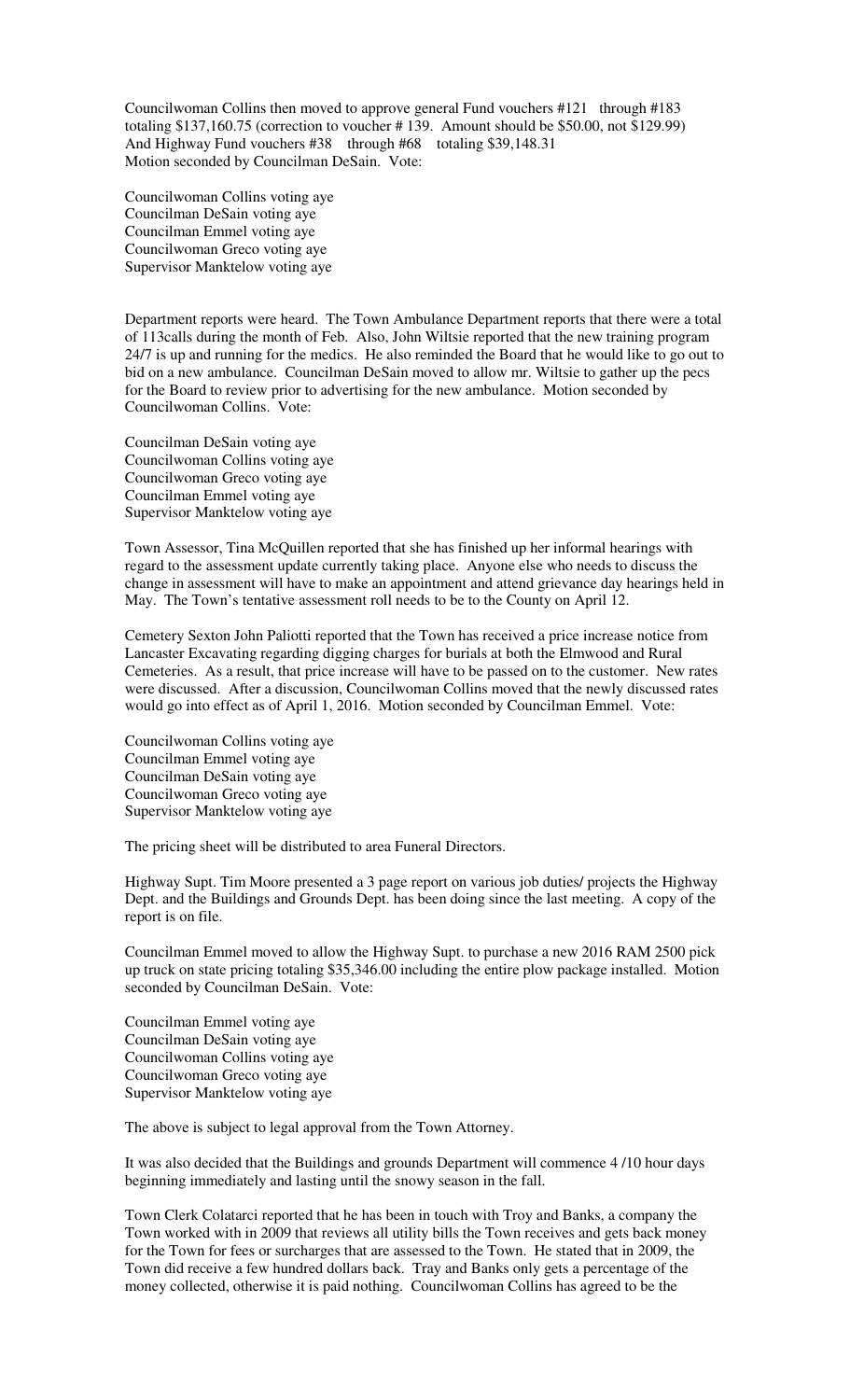contact person for the project. Troy and banks will begin reviewing all accounts after it receives a compete copy of all bills from the Town for all utility companies and for each account from the utility company. After a discussion, Councilwoman Collins moved to begin the process with Troy and banks. Motion seconded by Councilman Emmel. Vote:

Councilwoman Collins voting aye Councilman Emmel voting aye Councilman DeSain voting aye Councilwoman Greco voting aye Supervisor Manktelow voting aye

Town Clerk Colatarci then updated the Board on a recent conversation he had with Jim Sinicropi, the President of FingerLakes1.com concerning the development of a new Town web site. He explained that there is a one time set up fee of \$1.098.00. Thereafter, the charges to the Town would depend upon how frequently something needed to be updated. Mr. Colatarci explained that although the written proposal indicated a charge for each update, he was told by Mr. Sinicropi that simple additions, such as adding meeting minutes would not be charged per each time called in. Also, there would be an annual domain name hosting charge of about \$35.00 per year. It was Mr. Colatarci's recommendation that the Town contract with FingerLakes1.com for service. After discussion, Councilwoman Greco moved to contract with FingerLakes1. com as the Town's new web master. Motion seconded by Councilman Emmel. Vote:

Councilwoman Greco voting aye Councilman Emmel voting aye Councilman DeSain voting aye Councilwoman Collins voting aye Supervisor Manktelow voting aye

Supervisor Manktelow told the Board a letter has been received from the Main Street program that the May 7, 2016 Food Truck Rodeo event has been moved from the original Church Street location to the Lyons Community Center. As a result, Councilwoman Collins moved to rescind the motion made on March 16, 2016 to close Church Street on that day between Broad and William. Motion seconded by Councilwoman Greco. Vote:

Councilwoman Collins voting aye Councilwoman Greco voting aye Councilman DeSain voting aye Councilman Emmel voting aye Supervisor Manktelow voting aye

Supervisor Manktelow mentioned that the annual report for 2015 concerning the financial operations of the Galen/Lyons Landfill has been filed with the State.

Councilwoman Collins then moved the following resolution and seconded by Councilman DeSain:

WHEREAS, the Town of Lyon through the dissolution of the Village of Lyons has acquired a LiveScan Unit equipment that was used by the Village of Lyons Police Department; and

WHEREAS, the LiveScan was received by the Village of Lyons through grant funding from the New York State Division of Criminal Justice Services in 2009; and

WHEREAS, the New York State Division of Criminal Justice Services has been contacted and approves of the surplus of the LiveScan Unit to another law enforcement agencies within Wayne County at no cost to the receiving agency; and

WHEREAS, the Newark Police Department is desirous to receive the LiveScan Unit; and be it further

 RESOLVED, that the Town of Lyons is hereby authorized to surplus and dispose of the above listed equipment from the Town of Lyons to the Newark Police Department at no cost.

Councilwoman Collins voting aye Councilman DeSain voting aye Councilman Emmel voting aye Councilwoman Greco voting aye Supervisor Manktelow voting aye